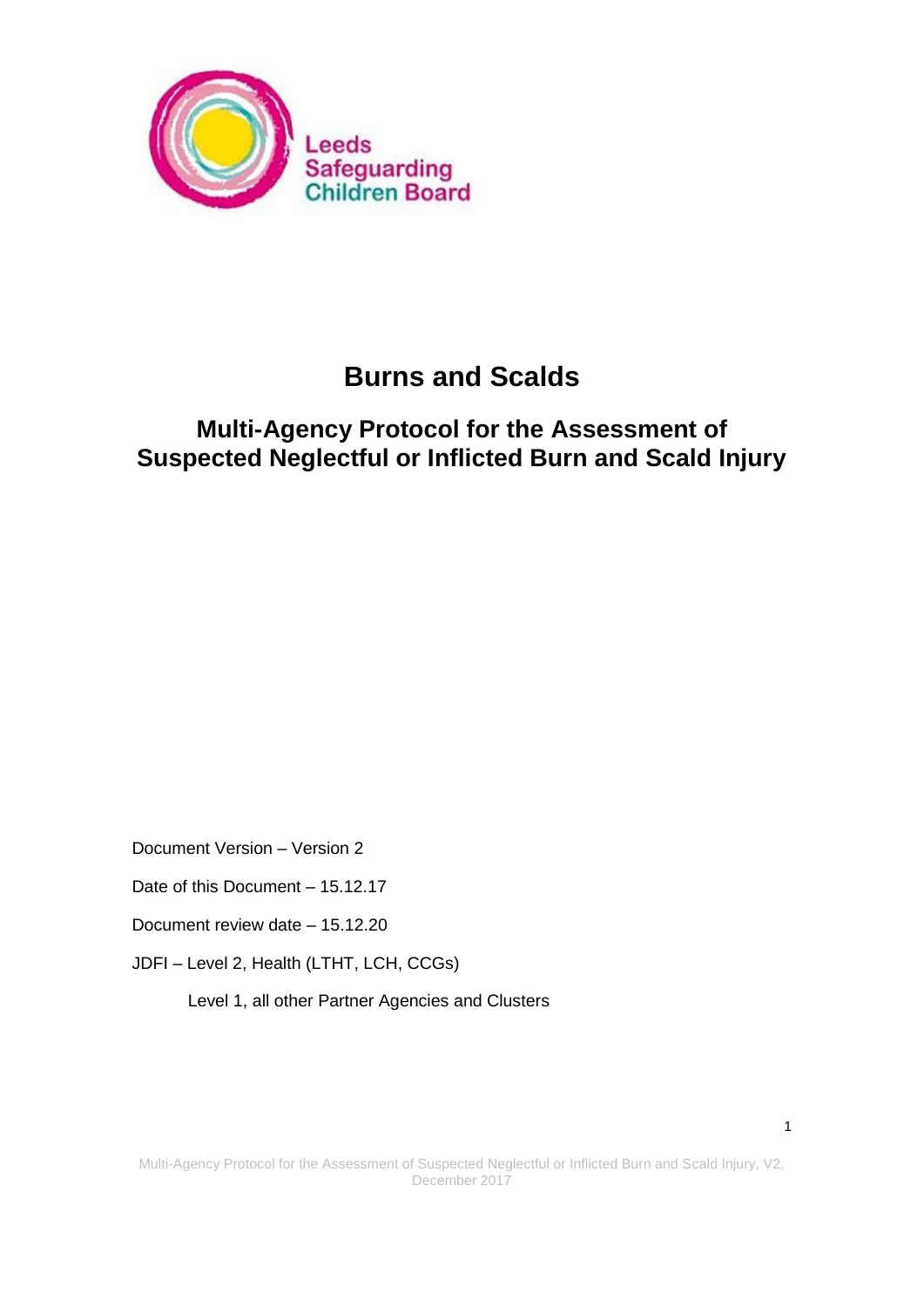## **Contents**

- 1. [Introduction](http://leedschildcare.proceduresonline.com/chapters/p_assess_neglect.html#intro#intro)
- 2. What do we mean by burn and scald injuries?
- 3. The assessment process key issues in assessing burns and scald injuries
- 4. The initial assessments
- 5. Common patterns of abusive burn and scald injuries
- 6. Common sites of non accidental thermal injury
- 7. Depth of burns and scalds and time taken to burn
- 8. Action following initial treatment and assessment
- 9. Further assessment of burn injury (paediatrician, experienced nursing staff, plastic surgeon)
- 10. Scene assessment
- 11. The need for a home visit
- 12. Discharge from hospital
- 13. Documentation
- 14. References

#### **1. Introduction**

**What is this protocol?** This protocol sets out the assessments and response to the presentation of burn and scald injuries which may be neglectful or inflicted.

#### **Why do we need this protocol?**

The assessment of burn and scald injury presents specific difficulties. Accurate assessment of such injuries will ultimately influence the nature of any intervention capable of safeguarding the injured child and any vulnerable siblings. It is therefore imperative that a comprehensive and timely assessment is undertaken.

Research into burn injuries show that 11% of all accidental deaths were the result of burns or scald injuries including inhalation of smoke from house fires (Jackson 1985).

In 2002 in the UK: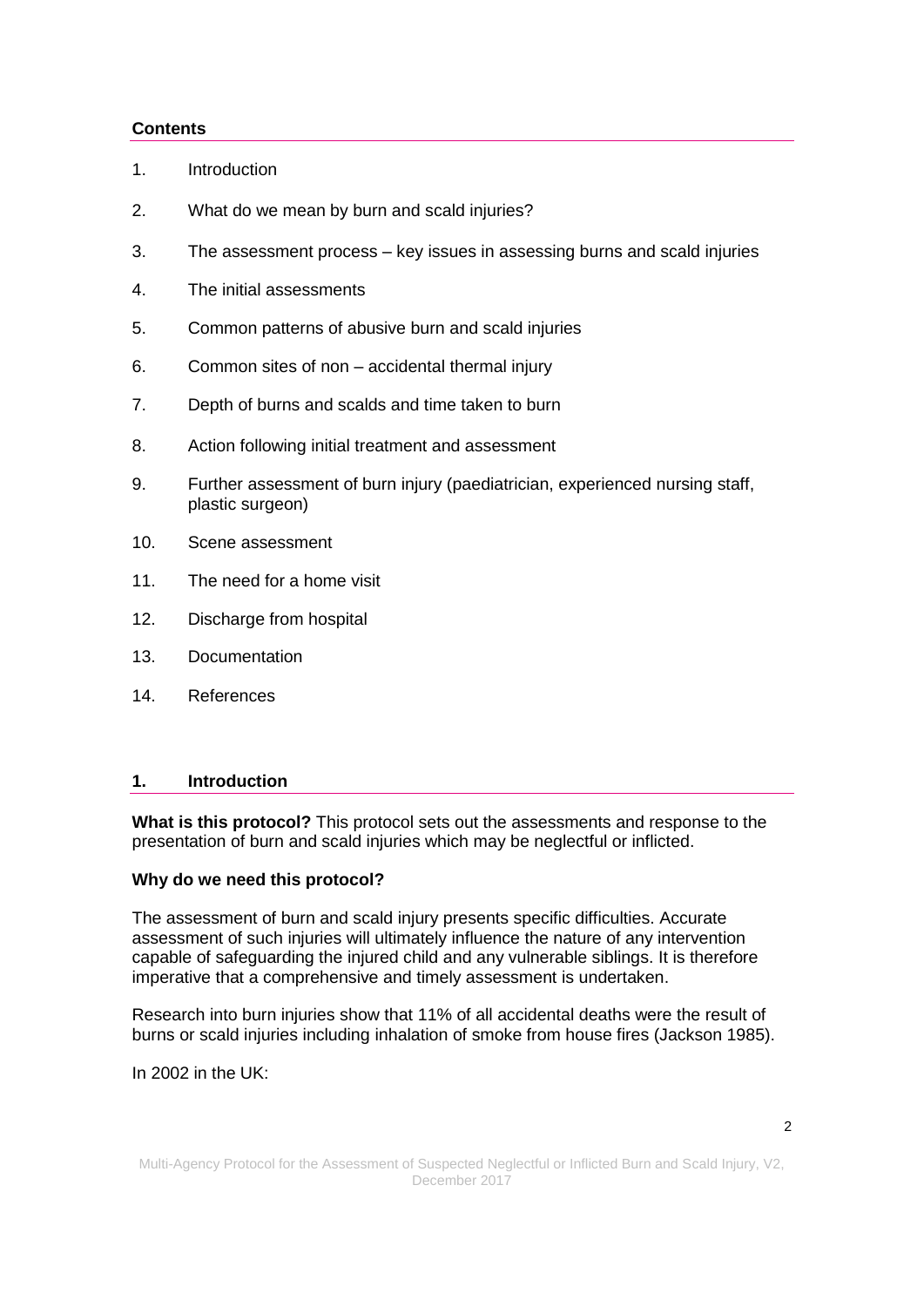- Over 42,000 children under 15 were injured in burn and scald accidents.
- The majority (over 28,000) were under 5 years old
- 95 per cent of thermal injuries to children happened at home
- Over half of all severe burns and scalds happened in the kitchen
- 32 children under 15 years died as a result of house fires.

**What is the purpose of this protocol?** The purpose of this protocol is to provide guidance to practitioners with regard to their responsibilities when dealing with a child who has sustained a burn or scald injury which it is suspected may be neglectful or inflicted.

**Who is this protocol aimed at?** This protocol is aimed at practitioners working with families either regularly or occasionally. These practitioners will come from a wide range of agencies both statutory and non-statutory.

Within this policy the term "family" is used to describe parent / carers and family members such as siblings as well as extended family members.

The key contact for comments about this policy is: lscb@leeds.gov.uk

## **2. What do we mean by burn and scald injuries**

## *Scalds*

Hot liquids cause 70 per cent of all thermal injuries to children. The most common single cause of scalds is hot drinks. Babies and toddlers are particularly at risk when they grasp cups and mugs of hot tea or coffee. Other common causes include steam or water from kettles and hot oil or fat. Children may also be scalded by hot tap water.

## *Burns*

Children can suffer burns after contact with heaters, open fires, cookers, barbecues, irons, fireworks, matches, cigarette lighters, candles or any other hot surface. Young children are also particularly vulnerable to sunburn.

## *Abuse*

Deliberately inflicted burns and scalds are responsible for between 1 to 20% of all burns the higher figures from America the lower one from studies the UK.

NB:

- Many cases are not recognized and reported because of the difficulties of diagnosis.
- In the absence of other injuries the diagnosis of abuse may not be suggested.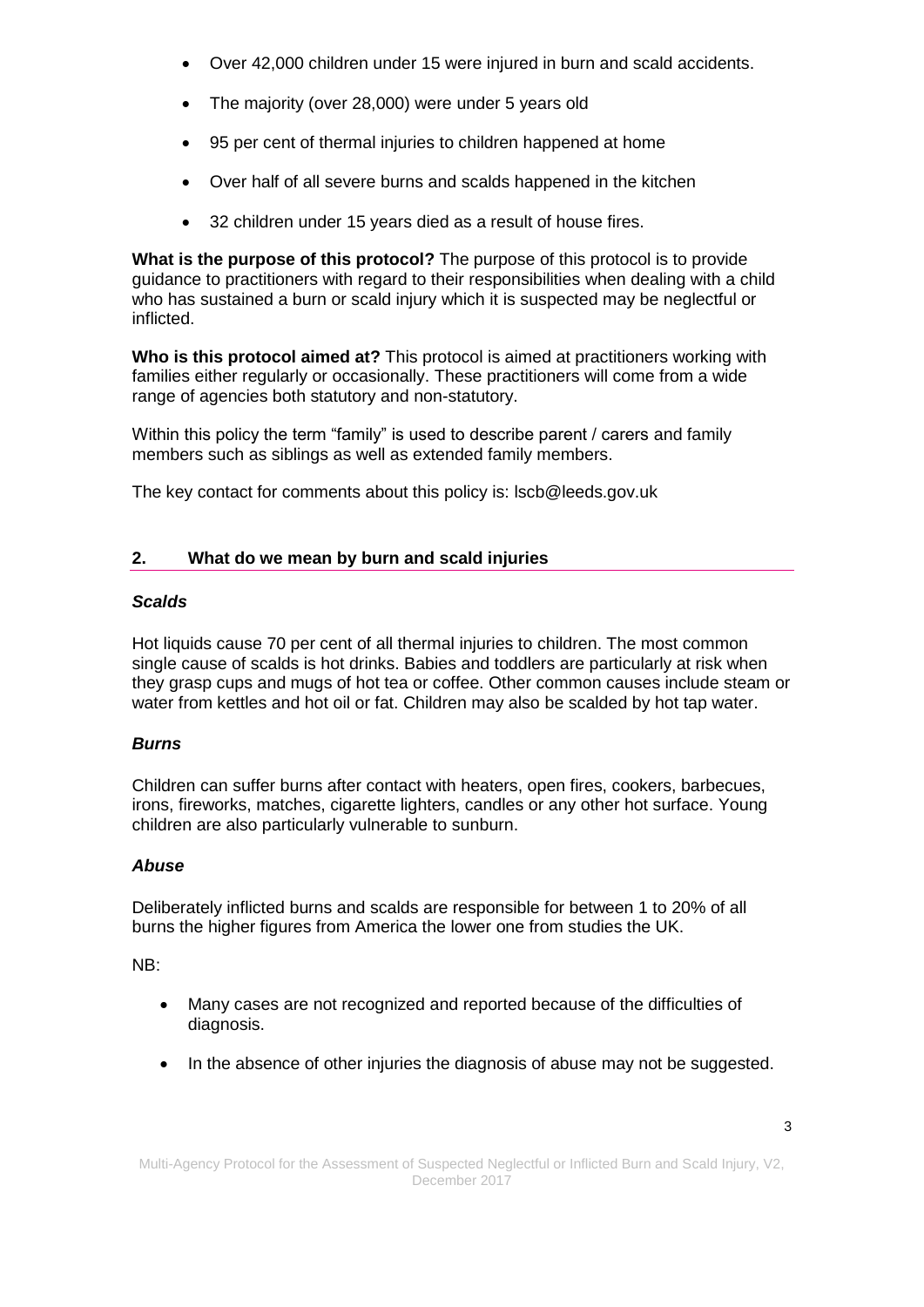- There are no simple formulae for recognizing abuse.
- The doctor's experience of abusive thermal injuries is important in accurate identification of abuse.

## **3. The assessment process - key issues in assessing burn and scald injuries**

Burns and scalds to children are common.

- The majority of burn or scald injuries result from non-intentional injury, which may involve varying degrees of parental inattention
- Some cases are the result of neglect
- Some cases involve deliberate abuse.

Staff in accident and emergency, plastic surgery and children's burns units see the more severe injuries at the time of presentation and their records and observations are vital to the overall assessment of the case.

If there are any concerns re possible abuse or neglect then a referral to an appropriate Paediatrician is required.

In cases of concern any burn dressings / coverings present upon admission or first presentation should be retained. Such dressings may well be the subject of further examination (forensic) as they may contain valuable evidence which supports a nonaccidental or deliberate cause (e.g. cigarette ash residue, chemical residues, paint deposits resulting from contact with heat sources).

The paediatrician will need to liaise with those responsible for the treatment of the burns and ensure that appropriate referrals to partner agencies have been made.

Less severe injuries may not be seen in hospital but may present to GPs, Health Visitors and School Nurses or are discovered, for example, by nursery nurses or school teachers. The need to ensure these cases are properly assessed is equally important.

It should be borne in mind that most accidental burns and scalds in childhood occur in pre-school children and these should be preventable.

## **4. The initial assessment**

A critical stage in determining the causation factors for burn and scald injury is the examination, history and background of the child at the point of first contact with health services.

It is likely that this stage will provide the first opportunity for a doctor or health practitioner to identify any issues that may indicate concern.

The following issues may be an indication that further investigation is necessary: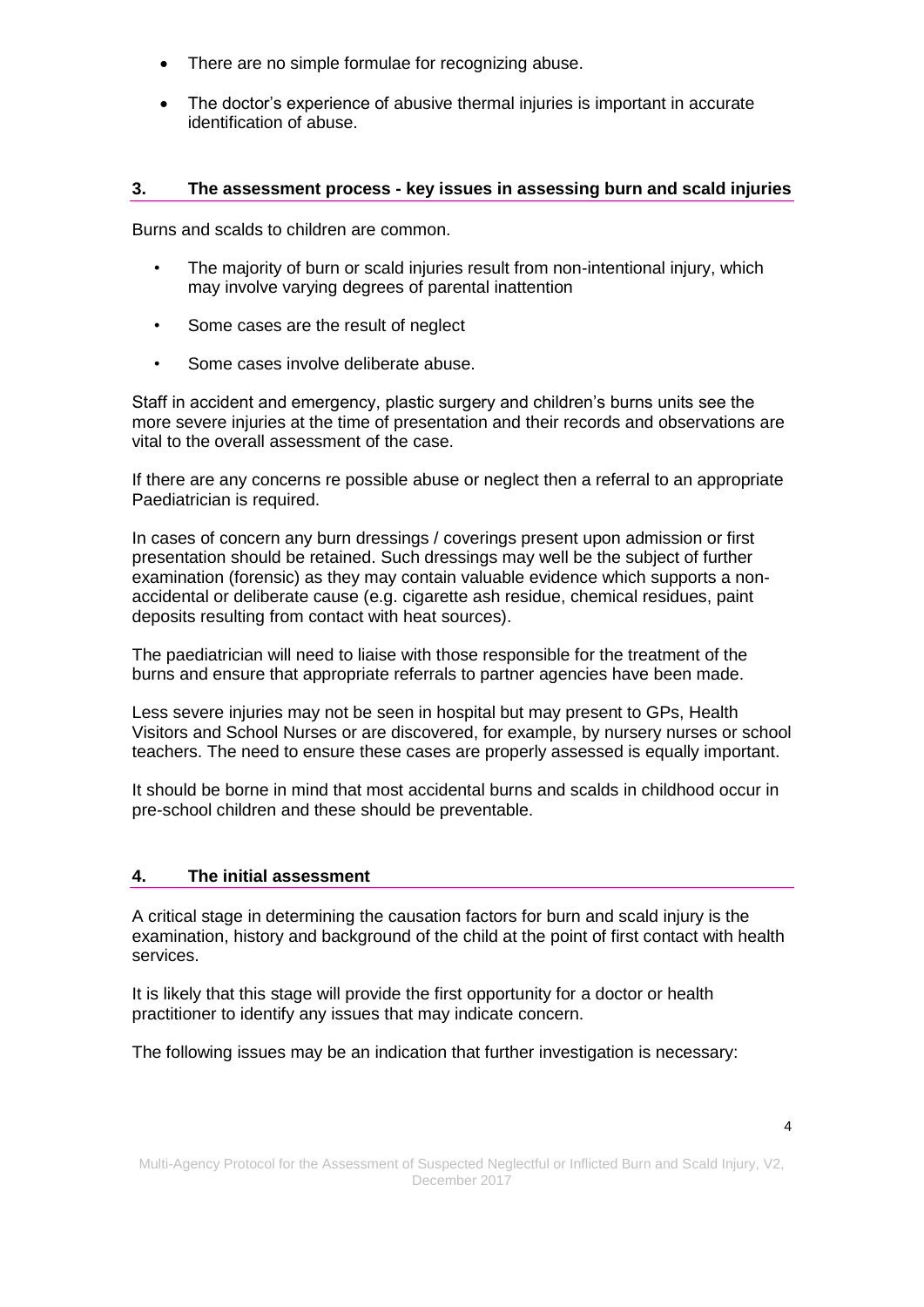- The injury does not fit the history
- Delay in seeking treatment
- Surprising lack of pain described
- History incompatible with the developmental level of the child e.g. age 15 months climbed into sink and turned taps on
- Vague or changing histories
- Speculative or absent accounts of what happened, un-witnessed burn
- Inadequate supervision but no admission of guilt / responsibility taken
- Denial that a lesion is a burn
- Burn attributed to sibling
- Child contradicts the parent's history.

In a review of 139 **abusive** cases over a 4 year period in one study:

- 20% were under 1 year of age, 56% were aged 1-2years and only 6% were of school age
- More than 2/3rds of the alleged perpetrators were female, the majority being mothers
- Legs (35%), feet (25%) and hands (23%) were the commonest injured body locations
- Bilateral burns occurred in 32% of cases
- Contact burns accounted for 56%, scalds for 38% and flame 4%
- Overall burns were present in 12% of all physical abuse cases and abusive burns constituted 10% of all admissions to the burn unit
- Half the children had other injuries in addition to the burns. (Showers and Garrison, 1988).

Other conditions which may look like burns include infections, e.g. staphylococcus aureus infection can cause "the scalded skin syndrome" which resembles a scald. Impetigo can also be confused with burns.

When burns are old or become infected they are difficult to differentiate from a primary infected lesion. Precise ageing of injuries is also very difficult although experienced staff in the care of burns can make an approximate estimate in some cases of the age of an injury.

Burns can occur when cars are left in the sun (e.g. from a car seat or belt).

There is an association between sexual abuse and burns.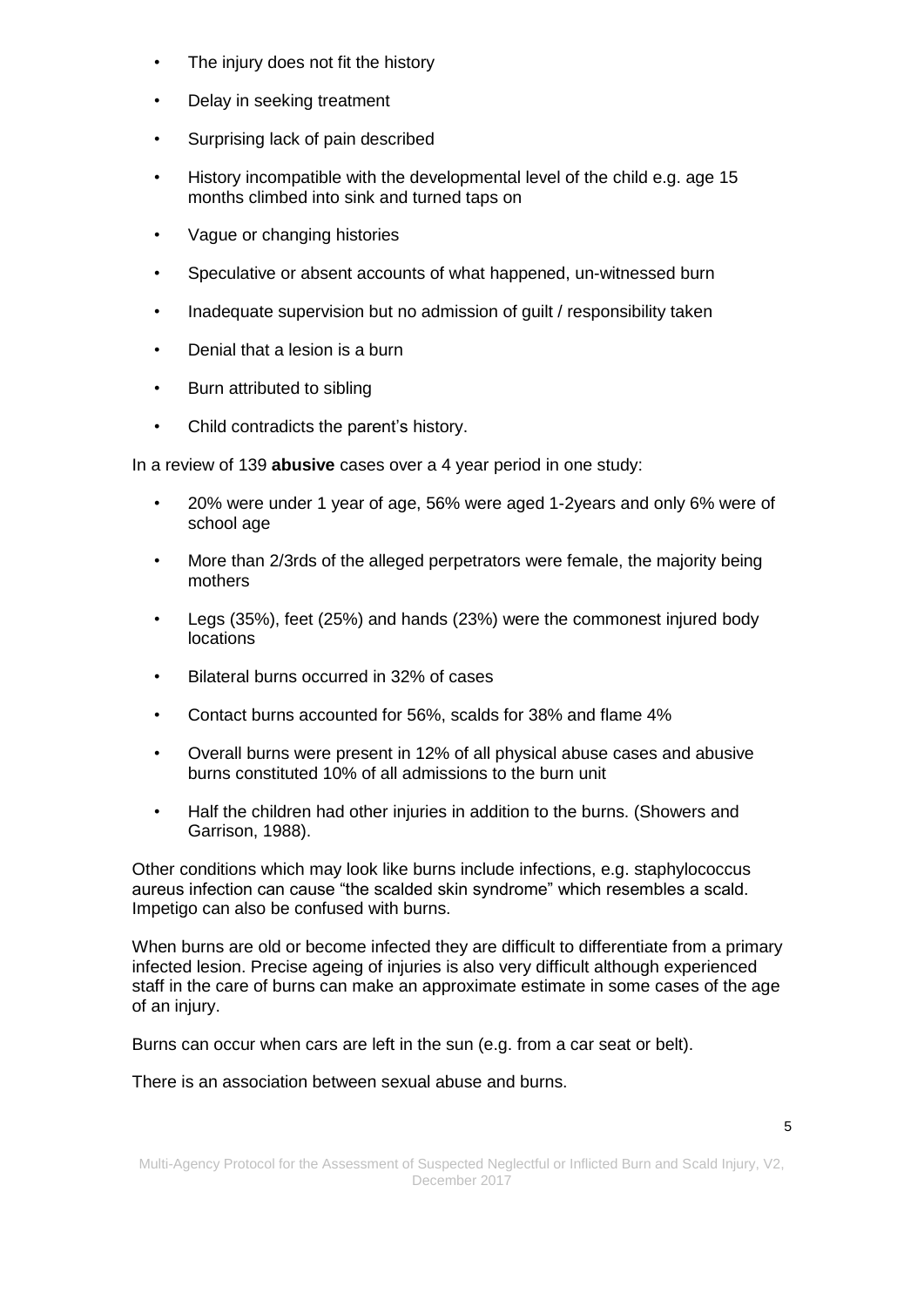Repeated non-inflicted burns are a dangerous form of neglect.

## **5. Common patterns of abusive burn and scald injuries**

- Contact burns clearly outlined mark from contact with hot objects branded onto the skin. (E.g. clothes iron, fire grid, cooker hot plate, hot fork, hot spoon, cigarettes and cigarette lighters).
- Deep, cratered, circular burns from cigarettes, which heal to leave scars.
- Immersion scalds most usually from hot water. Sometimes there are glove and stocking circumferential scalds of limbs / parts of limbs / buttocks from forced immersion. Clear waterlines may be visible where the child has been held in the water. Splash marks may be absent. Most occur in the bathroom, kitchen or bedroom.
- Scalds from poured or thrown liquids. E.g. hand held under tap, cup of coffee thrown at child.
- Friction or carpet burns e.g. from dragging child across the floor.
- Bilateral burns are more commonly associated with abuse. They occurred in 32% of Showers and Garrison's cases.

## **6. Common sites of non-accidental thermal injury**

- Feet and hands especially the backs of hands.
- Legs and buttocks.
- Face.
- Genitalia.

But anywhere can be affected.

## **7. Depth of burns and scalds and time taken to burn**

The depth of burns depends on the temperature and duration of exposure. In the case of hot water immersion for adults in thin areas of skin, the following provides an approximate guide to times (DHSS 1977).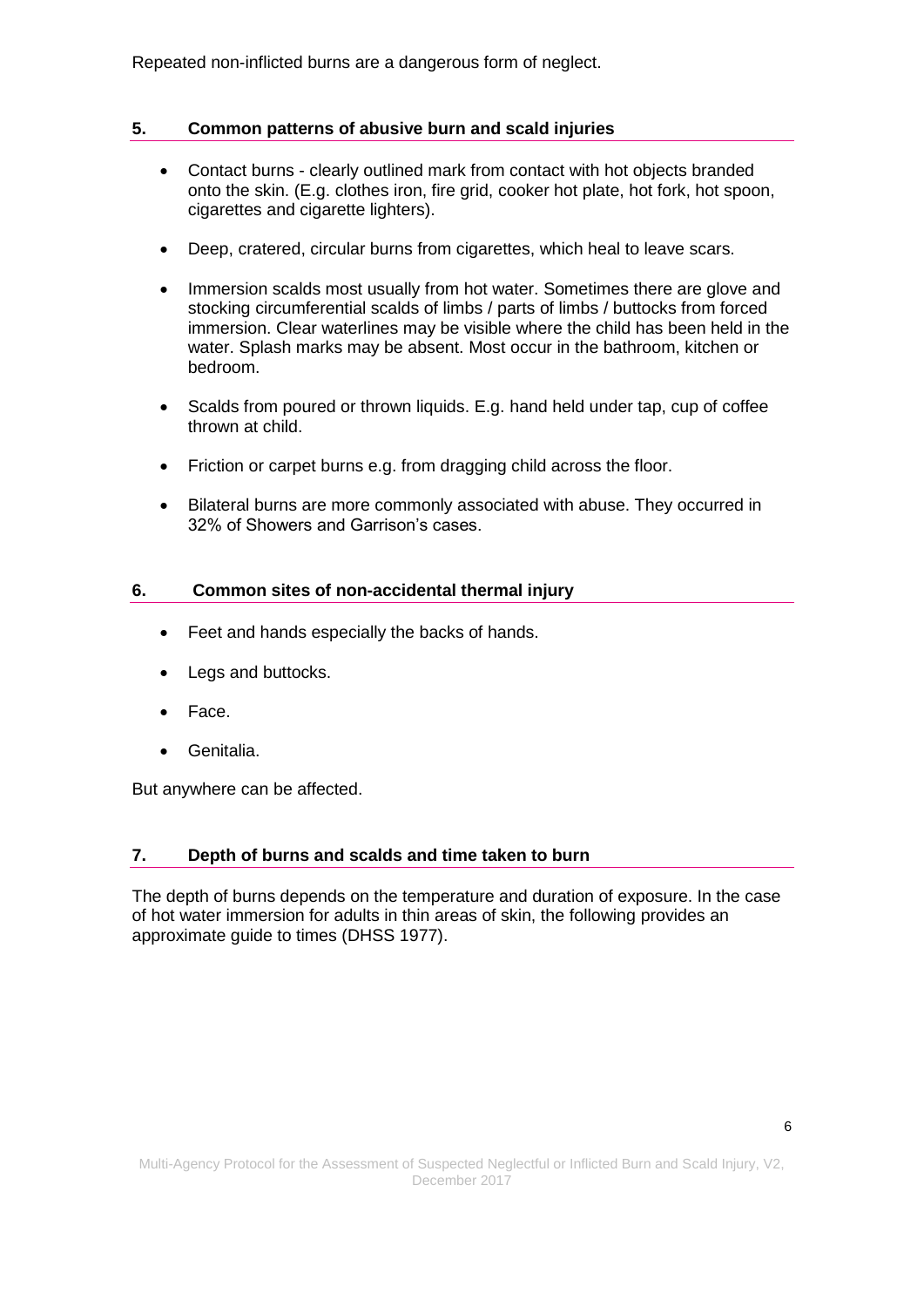## **Relationship between temperature and time to produce injury in adults:**

| Temperature (0C) | Partial thickness burn<br>(seconds) | Full thickness burn<br>(seconds) |
|------------------|-------------------------------------|----------------------------------|
| 65               |                                     | 20                               |
| 60               | 5                                   | 80-100                           |
| 54               | 35                                  | 700-800                          |
| 50               | 60                                  |                                  |

Above 60°C (140°F) children's skin burns in one quarter of the time of adult skin. The temperature of hot water in many homes as it leaves the tap is as high as 60°C (140°F), thus increasing the risks of injury to children. In 1985 the Child Accident Prevention Trust suggested that the temperature should be set at 54°C. However, under the present BS 5546 specification for the installation of gas hot water supplies for domestic purposes, the maximum temperature of the cylinder thermostat and the BS 5549 maximum for forced circulation systems are both set at 60°C. In the United States new hot water heaters are set at 120°F (48·8°C).

Transfer of heat from hot water is more predictable than in other situations (e.g. contact burns from hot objects). Obviously maintenance of close contact, with air excluded, will be prevented by rapid reflex withdrawal of the part, which cannot occur in the same way with a scald. For this reason the mechanism by which contact was maintained must be ascertained in anything other than minor contact burns. Deep contact burns are likely to occur only when enforced contact has taken place.

## **8. Action following initial treatment and assessment**

- 1. Where there are identified concerns relating to a child presented at A&E the on call paediatrician must be contacted and consideration given to admission to a ward.
- 2. Consider risks to siblings.
- 3. Where the initial assessment is uncertain then discuss the case with the Designated or Named Nurse or, Doctor.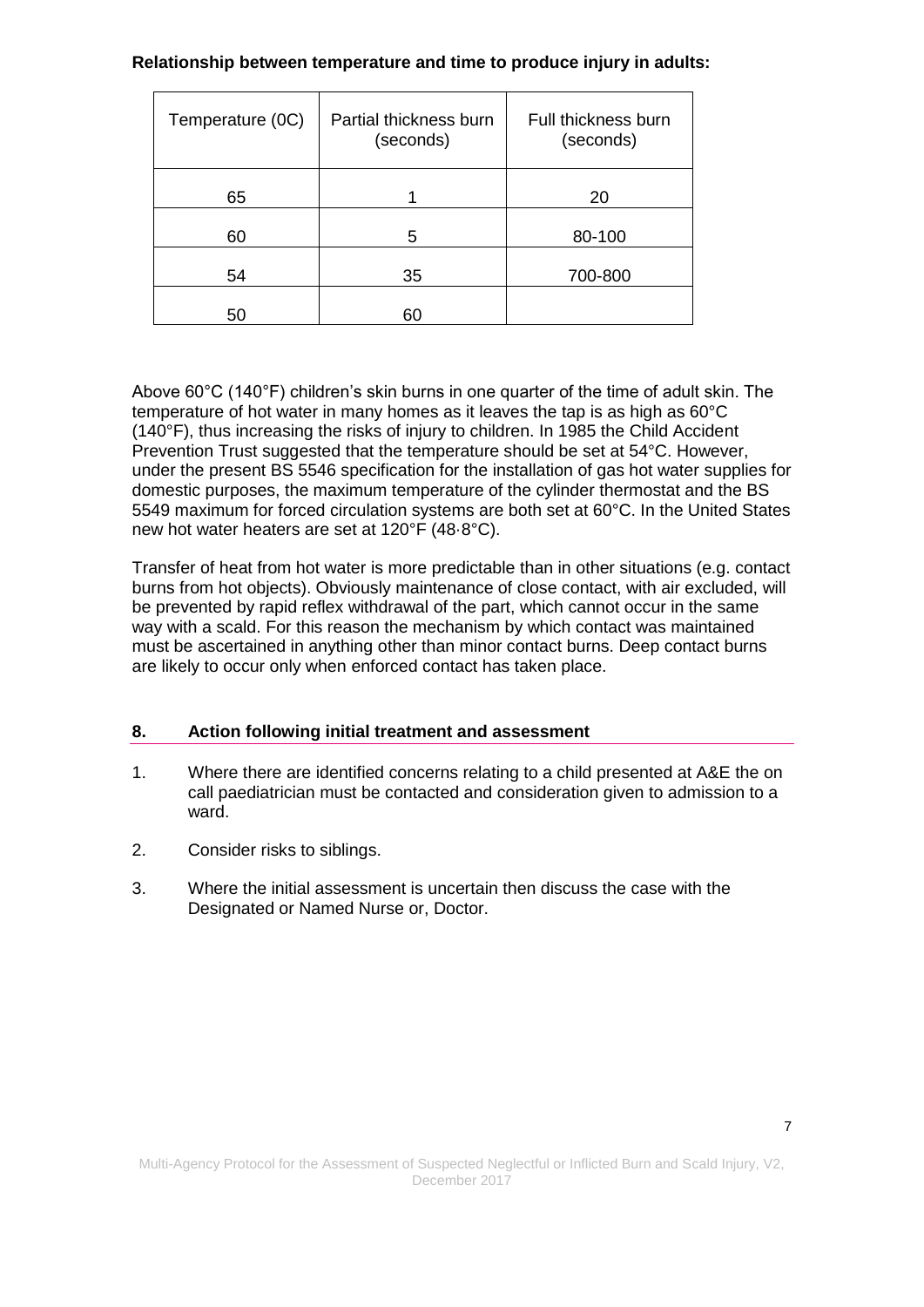### **9. Further assessment of burn injury (paediatrician, experienced nursing staff, plastic surgeon)**

- The burn must be examined singly or together by all the above staff during prearranged dressing changes to assess details of the injury including the pattern and extent.
- Detailed drawing of the burn must include a record of measurements, site, pattern consider position child was in at the time of injury, depth of injury (in conjunction with surgical team) and estimated age of injury. Is there sparing (areas of skin which is not burned within an area affected and if so where? (E.g. soles/palms in immersion injury, diamond shaped areas behind knees indicating that knees were bent). Consider the modifying effect of clothes.
- Photograph the burn providing close-up and more distant views to enable the overall pattern to be appreciated (with measure applied). Use a medical or forensic photographer if possible.
- Assess child's development and ability to act in the way stated (e.g. can this child turn on a tap or climb into a bath?).
- Include genital and anal inspection (N.B. obtain separate consent) as child sexual abuse can occur with burns and scalds.
- The paediatrician will ensure that all appropriate referrals to partner agencies have been made in accordance with existing local safeguarding procedures.

## **Partner agencies must respond in accordance with existing safeguarding procedures.**

## **10. Scene assessment**

Whilst the history and examination will provide a significant level of information on which to base the initial assessment, the mechanism of many burn or scald injuries will benefit from a more detailed examination of the location where the burn or scald occurred (the scene). This may involve the need for a visit to the scene conducted jointly by the police, forensic science service personnel, paediatrician and other health / social care practitioners as appropriate.

## **11. The need for a home visit**

The need for a home visit jointly by the police, forensic specialist etc. should be discussed at the strategy meeting. The visit will generally be co-ordinated by the police.

The purpose of a scene visit is to assess the environment where the injury allegedly occurred, secure and preserve all the available evidence and to ensure that the appropriate specialist input is secured at an early stage in the assessment process.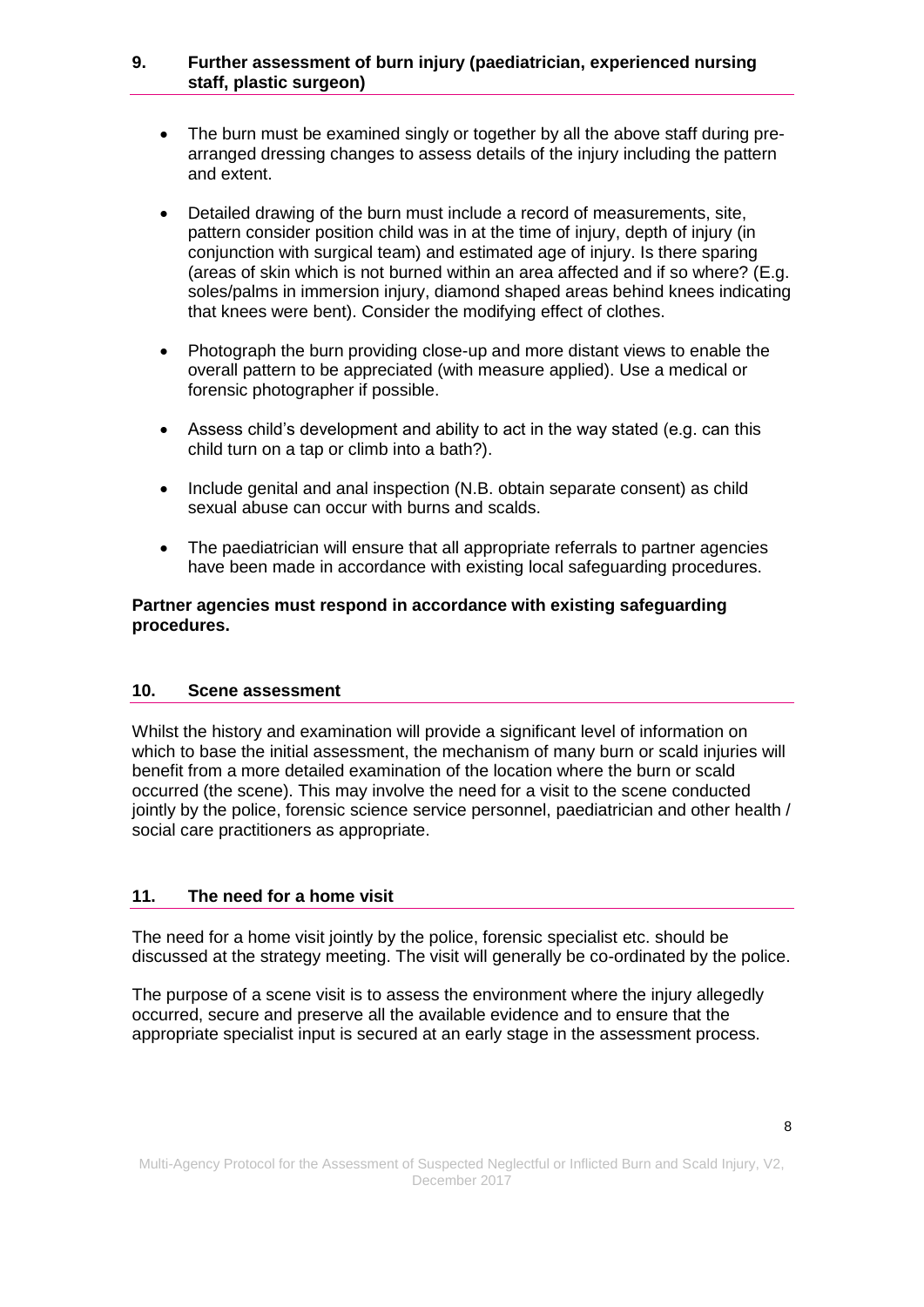Technical experts are often of significant use in determining the mechanism of burn injuries. To ensure the integrity of any expert evidence provided by such witnesses the commissioning of their services will generally be undertaken by the police following liaison with the NPIA Crime Faculty.

Scene examinations may encompass the following issues:

- Examination of appliance / heater alleged to have injured the child.
- Assessment of the height of bath or sink, water depth and materials from which bath or sink are made of.
- Assessment of the likely temperature of appliance or water at time of alleged injury.
- Assessment of the material alleged to have caused the injury (e.g. bleach).
- Photography of the injury scene and any appliances.
- Examination of any clothing worn (consider keeping clothing). Taking of any appropriate samples.
- Re-create the scene according to the parent / carer's description. (N.B. scientific advice, manufacturer's data etc. may be required).
- Identification of the implement involved in producing a particular injury.

Information must be freely shared and discussed with the investigative team including children's social care and surgical team.

**NB: The importance of regular dialogue between all practitioners involved in the assessment and investigation of burn injuries is very important and strategy meetings may need to be re-convened in the light of emerging new findings, opinions and scientific evidence.**

## **12. Discharge from hospital**

There must be a coordinated plan which involves:

- Children's Social Care key worker task will include arrangements for place where discharged to
- Plastic surgery / trauma team follow up re treatment / dressings
- Paediatrician with child protection responsibility / follow up of child's general progress / developmental concerns
- GP and Primary Care Team need to be notified and aware of situation and child protection planning.